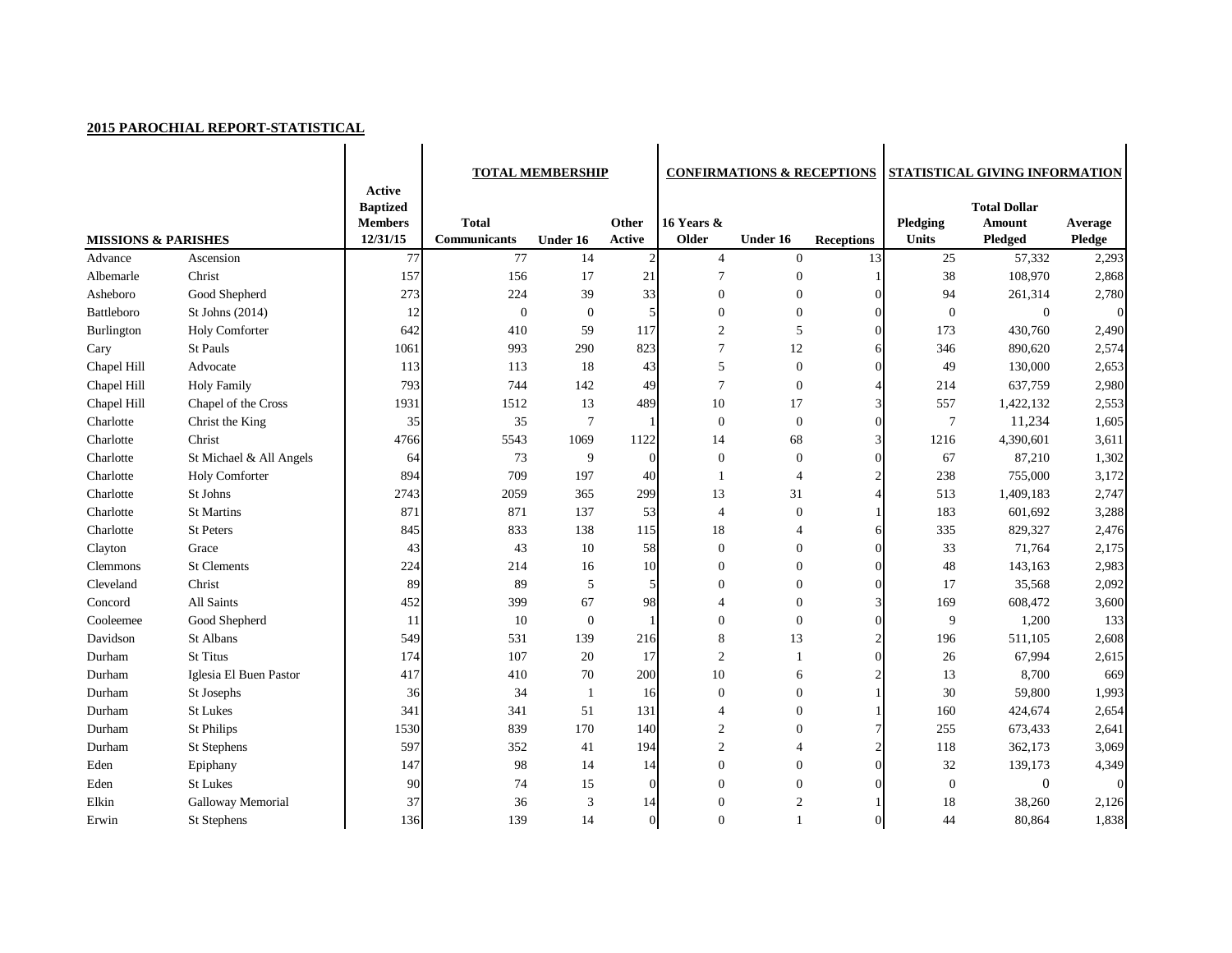## **2015 PAROCHIAL REPORT-STATISTICAL**

|                                |                     |                                                                | <b>TOTAL MEMBERSHIP</b>             |                  |                 | <b>CONFIRMATIONS &amp; RECEPTIONS</b> |                  | <b>STATISTICAL GIVING INFORMATION</b> |                                 |                                                        |                          |
|--------------------------------|---------------------|----------------------------------------------------------------|-------------------------------------|------------------|-----------------|---------------------------------------|------------------|---------------------------------------|---------------------------------|--------------------------------------------------------|--------------------------|
| <b>MISSIONS &amp; PARISHES</b> |                     | <b>Active</b><br><b>Baptized</b><br><b>Members</b><br>12/31/15 | <b>Total</b><br><b>Communicants</b> | Under 16         | Other<br>Active | 16 Years &<br>Older                   | Under 16         | <b>Receptions</b>                     | <b>Pledging</b><br><b>Units</b> | <b>Total Dollar</b><br><b>Amount</b><br><b>Pledged</b> | Average<br><b>Pledge</b> |
| Fuquay Varina                  | Trinity             | 121                                                            | 131                                 | 28               | 33              | $\mathbf{0}$                          | $\boldsymbol{0}$ |                                       | 44                              | 84,594                                                 | 1,923                    |
| Garner                         | St Christophers     | 51                                                             | 51                                  | 14               | $\overline{0}$  | $\overline{0}$                        | $\mathbf{0}$     |                                       | 10                              | 18,060                                                 | 1,806                    |
| Greensboro                     | All Saints          | 205                                                            | 224                                 | 20               | 14              | $\overline{0}$                        | $\overline{0}$   |                                       | 51                              | 137,340                                                | 2,693                    |
| Greensboro                     | <b>Holy Spirit</b>  | 56                                                             | 46                                  | 13               | 2               | $\theta$                              | $\overline{2}$   |                                       | 28                              | 37,444                                                 | 1,337                    |
| Greensboro                     | Redeemer            | 169                                                            | 169                                 | 31               | 5               | $\boldsymbol{0}$                      |                  |                                       | 59                              | 126,539                                                | 2,145                    |
| Greensboro                     | <b>Holy Trinity</b> | 2446                                                           | 2228                                | 522              | 42              | 9                                     | 4                |                                       | 608                             | 1,702,211                                              | 2,800                    |
| Greensboro                     | <b>St Andrews</b>   | 43                                                             | 323                                 | 57               | 131             | 8                                     |                  |                                       | 146                             | 291,000                                                | 1,993                    |
| Greensboro                     | St Barnabas         | 239                                                            | 239                                 | 28               | 26              | $\boldsymbol{0}$                      | $\overline{0}$   |                                       | 39                              | 105,595                                                | 2,708                    |
| Greensboro                     | <b>St Francis</b>   | 627                                                            | 667                                 | 74               | $\Omega$        | $\overline{2}$                        | 17               |                                       | 190                             | 603,624                                                | 3,177                    |
| Halifax                        | St Mark             | 18                                                             | 18                                  | $\boldsymbol{0}$ | ↑               | $\boldsymbol{0}$                      | $\overline{0}$   |                                       | 9                               | 13,000                                                 | 1,444                    |
| Hamlet                         | All Saints          | 72                                                             | 72                                  | $\theta$         |                 | $\Omega$                              | $\overline{0}$   |                                       | 15                              | 24,940                                                 | 1,663                    |
| Haw River                      | <b>St Andrews</b>   | 85                                                             | 65                                  | $\overline{4}$   |                 |                                       |                  |                                       | 23                              | 71,070                                                 | 3,090                    |
| Henderson                      | Holy Innocents      | 372                                                            | 371                                 | 26               | 58              | $\overline{0}$                        | $\overline{0}$   |                                       | 59                              | 206,000                                                | 3,492                    |
| Henderson                      | St Johns            | 27                                                             | $\overline{0}$                      | $\boldsymbol{0}$ | $\theta$        | $\overline{0}$                        | $\overline{0}$   |                                       | $\boldsymbol{0}$                | $\theta$                                               | $\Omega$                 |
| <b>High Point</b>              | St Christophers     | 146                                                            | 95                                  | 9                | $20\,$          |                                       |                  |                                       | 53                              | 89,376                                                 | 1,686                    |
| <b>High Point</b>              | St Marys            | 809                                                            | 613                                 | 87               | 6               | $\boldsymbol{0}$                      | 10               |                                       | 195                             | 673,511                                                | 3,454                    |
| Hillsborough                   | <b>St Matthews</b>  | 366                                                            | 366                                 | 49               | 196             |                                       | $\overline{0}$   |                                       | 163                             | 376,944                                                | 2,313                    |
| Huntersville                   | <b>St Marks</b>     | 364                                                            | 278                                 | 60               | 5               | $\overline{0}$                        | $\tau$           |                                       | 114                             | 286,694                                                | 2,515                    |
| Jackson                        | The Saviour         | 56                                                             | 56                                  | $\overline{4}$   |                 | $\overline{0}$                        | $\overline{0}$   |                                       | $\boldsymbol{0}$                | 20,000                                                 |                          |
| Kernersville                   | <b>St Matthews</b>  | 104                                                            | 85                                  | 12               |                 | $\boldsymbol{0}$                      | $\boldsymbol{0}$ |                                       | $22\,$                          | 40,560                                                 | 1,844                    |
| Laurinburg                     | St Davids           | 50                                                             | 41                                  | $\boldsymbol{0}$ | 12              | $\overline{0}$                        | $\boldsymbol{0}$ |                                       | 21                              | 51,108                                                 | 2,434                    |
| Lexington                      | Grace               | 278                                                            | 167                                 | 27               |                 | 3                                     |                  |                                       | 83                              | 257,960                                                | 3,108                    |
| Littleton                      | St Alban            | 34                                                             | 34                                  | $\boldsymbol{0}$ | 0               | $\theta$                              | 0                |                                       | 26                              | 42,792                                                 | 1,646                    |
| Louisburg                      | St Matthias         | 10                                                             | 14                                  | $\theta$         |                 | $\overline{0}$                        | $\theta$         |                                       | $\boldsymbol{0}$                | $\overline{0}$                                         | $\Omega$                 |
| Louisburg                      | St Pauls            | 70                                                             | 56                                  |                  |                 | 3                                     |                  |                                       | $25\,$                          | 53,476                                                 | 2,139                    |
| Mayodan                        | Messiah             | 49                                                             | 49                                  |                  | 0               | $\Omega$                              | $\Omega$         |                                       | 22                              | 42,670                                                 | 1,940                    |
| Monroe                         | St Pauls            | 192                                                            | 188                                 |                  | 6               | 5                                     | 6                |                                       | 95                              | 239,364                                                | 2,520                    |
| Mooresville                    | St James            | 51                                                             | 51                                  |                  |                 | $\theta$                              | $\overline{0}$   |                                       | $\,8\,$                         | 350                                                    | 44                       |
| Mooresville                    | St Patrick          | 503                                                            | 338                                 | 69               |                 | $\theta$                              | $\mathbf{0}$     |                                       | 123                             | 404,003                                                | 3,285                    |
| <b>Mount Airy</b>              | Trinity             | 269                                                            | 269                                 | $18\,$           | 26              | $\theta$                              | $\overline{0}$   |                                       | 50                              | 172,898                                                | 3,458                    |
| Oxford                         | St Cyprians         | 84                                                             | 84                                  | 17               |                 |                                       | $\mathbf{0}$     |                                       | 36                              | 52,000                                                 | 1,444                    |
| Oxford                         | St Stephens         | 214                                                            | 209                                 | $18\,$           |                 | $\boldsymbol{0}$                      | $\boldsymbol{2}$ |                                       | 61                              | 168,762                                                | 2,767                    |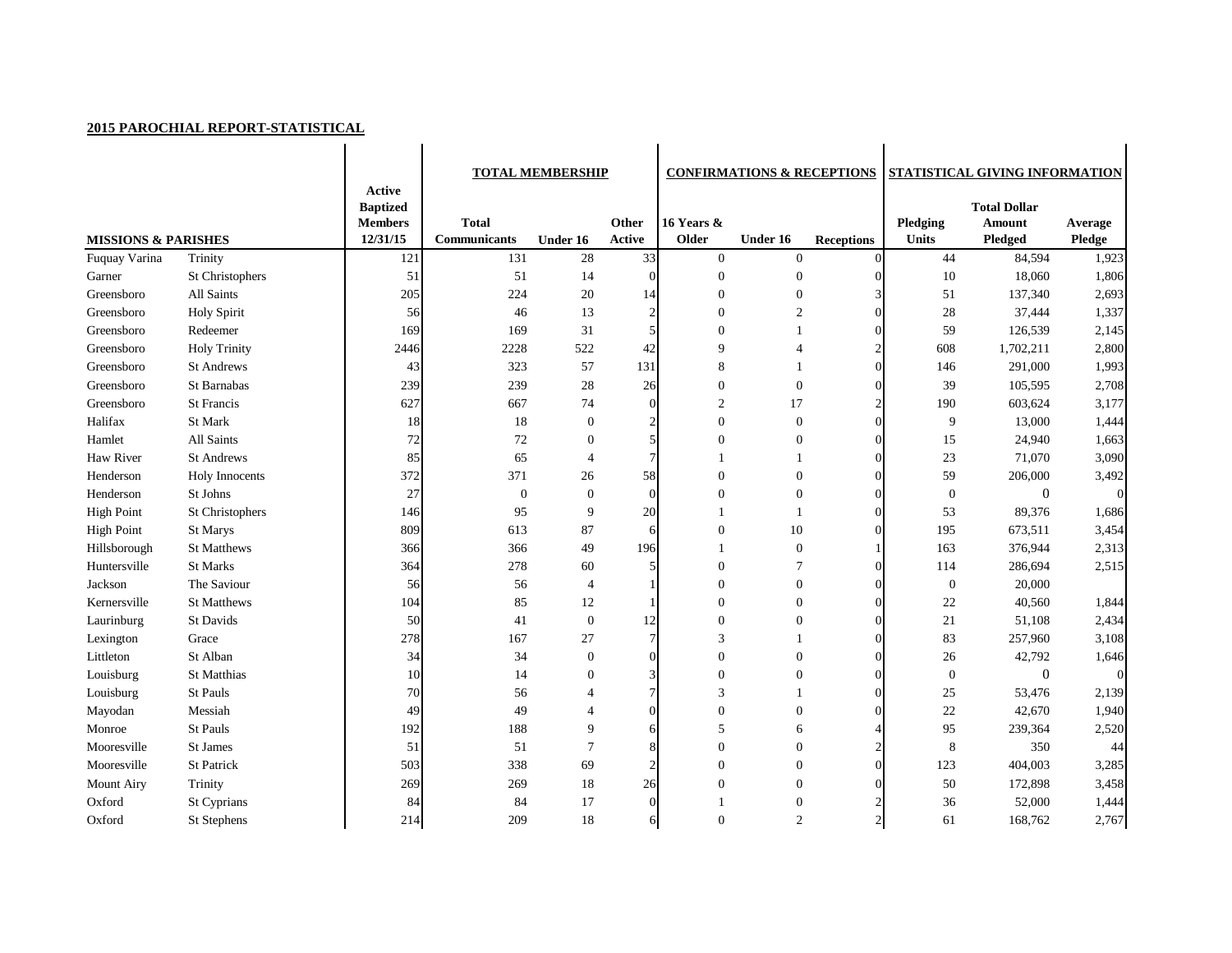## **2015 PAROCHIAL REPORT-STATISTICAL**

|                                |                        | <b>Active</b>              | <b>TOTAL MEMBERSHIP</b>             |                  |                 | <b>CONFIRMATIONS &amp; RECEPTIONS</b> |                  |                   | STATISTICAL GIVING INFORMATION |                     |                  |  |
|--------------------------------|------------------------|----------------------------|-------------------------------------|------------------|-----------------|---------------------------------------|------------------|-------------------|--------------------------------|---------------------|------------------|--|
|                                |                        | <b>Baptized</b>            |                                     |                  |                 |                                       |                  |                   |                                | <b>Total Dollar</b> |                  |  |
|                                |                        | <b>Members</b><br>12/31/15 | <b>Total</b><br><b>Communicants</b> |                  | Other<br>Active | 16 Years &<br>Older                   | Under 16         |                   | Pledging<br><b>Units</b>       | <b>Amount</b>       | Average          |  |
| <b>MISSIONS &amp; PARISHES</b> |                        |                            |                                     | Under 16         |                 |                                       |                  | <b>Receptions</b> |                                | <b>Pledged</b>      | <b>Pledge</b>    |  |
| Pittsboro                      | St Bartholomews        | 216                        | 223                                 | 13               |                 | $\boldsymbol{0}$                      | $\boldsymbol{0}$ | $\Omega$          | 70                             | 132,585             | 1,894            |  |
| Raleigh                        | Christ                 | 2940                       | 2616                                | 463              | $\Omega$        | 6                                     | 48               |                   | 761                            | 2,069,574           | 2,720            |  |
| Raleigh                        | Good Shepherd          | 1496                       | 916                                 | 36               | 100             | $\overline{\mathcal{A}}$              | $\overline{7}$   |                   | 238                            | 594,641             | 2,498            |  |
| Raleigh                        | Nativity               | 557                        | 557                                 | 115              | $\theta$        | 3                                     | 12               |                   | 157                            | 359,025             | 2,287            |  |
| Raleigh                        | St Ambrose             | 380                        | 380                                 | 36               | $\Omega$        |                                       | $\boldsymbol{0}$ |                   | 98                             | 326,567             | 3,332            |  |
| Raleigh                        | St Marks               | 308                        | 228                                 | 38               | 81              | $\overline{2}$                        | $\boldsymbol{0}$ |                   | 92                             | 247,700             | 2,692            |  |
| Raleigh                        | St Michaels            | 1987                       | 1448                                | 373              | 355             | 11                                    | 22               | 17                | 516                            | 1,494,838           | 2,897            |  |
| Raleigh                        | <b>St Timothys</b>     | 815                        | 558                                 | 108              | $\Omega$        | 9                                     | $\overline{4}$   | ∩                 | 207                            | 329,283             | 1,591            |  |
| Reidsville                     | <b>St Thomas</b>       | 170                        | 170                                 | 7                | 6               | 5                                     | $\boldsymbol{0}$ |                   | 57                             | 151,700             | 2,661            |  |
| Ridgeway                       | Good Shepherd          | 6                          | 6                                   | $\boldsymbol{0}$ | $\Omega$        | $\boldsymbol{0}$                      | $\boldsymbol{0}$ |                   | $\sqrt{2}$                     | 4,800               | 2,400            |  |
| Roanoke Rapids                 | All Saints             | 143                        | 140                                 | 3                | 51              | $\theta$                              | $\boldsymbol{0}$ |                   | 49                             | 106,082             | 2,165            |  |
| Rockingham                     | Messiah                | 16                         | 16                                  | $\boldsymbol{0}$ | $\Omega$        | $\overline{0}$                        | $\boldsymbol{0}$ |                   |                                | 1,300               | 1,300            |  |
| <b>Rocky Mount</b>             | Epiphany (2014)        | 10                         |                                     |                  |                 |                                       |                  |                   | 9                              | 11,600              | 1,289            |  |
| <b>Rocky Mount</b>             | Good Shepherd          | 494                        | 391                                 | 79               | 38              | 5                                     | $\boldsymbol{0}$ |                   | 126                            | 336,028             | 2,667            |  |
| Rocky Mount                    | <b>St Andrews</b>      | 487                        | 370                                 | 25               | $\overline{2}$  | $\boldsymbol{0}$                      | $\boldsymbol{0}$ |                   | 86                             | 232,522             | 2,704            |  |
| Roxboro                        | <b>St Marks</b>        | 60                         | 60                                  | $\overline{7}$   | 8               | $\boldsymbol{0}$                      | $\boldsymbol{0}$ |                   | 14                             | 32,140              | 2,296            |  |
| Salisbury                      | <b>St Lukes</b>        | 586                        | 513                                 | 63               | 20              | $\overline{0}$                        | $\theta$         |                   | 154                            | 394,708             | 2,563            |  |
| Salisbury                      | <b>St Matthew</b>      | 27                         | 23                                  | 6                | $\Omega$        | $\boldsymbol{0}$                      | $\mathbf{0}$     |                   | 11                             | 11,498              | 1,045            |  |
| Salisbury                      | St Pauls               | 59                         | 56                                  | $\overline{2}$   | $\Omega$        | $\overline{2}$                        | $\mathbf{0}$     |                   | 19                             | 35,872              | 1,888            |  |
| Sanford                        | <b>St Thomas</b>       | 222                        | 146                                 | 10               |                 | $\boldsymbol{0}$                      | $\boldsymbol{0}$ |                   | 82                             | 254,130             | 3,099            |  |
| <b>Scotland Neck</b>           | Trinity                | 35                         | 35                                  | $\boldsymbol{2}$ |                 | $\overline{2}$                        | $\boldsymbol{0}$ |                   | 31                             | 50,652              | 1,634            |  |
| Seven Lakes                    | St Mary Magdalene      | 56                         | 56                                  | $\mathfrak{S}$   | $\Omega$        | $\boldsymbol{0}$                      | $\mathbf{0}$     |                   | 24                             | 45,000              | 1,875            |  |
| Smithfield                     | San Jose               | 124                        | 43                                  | 5                | $\Omega$        | $\overline{0}$                        | $\theta$         |                   |                                | 5,200               | 5,200            |  |
| Smithfield                     | St Paul                | 261                        | 226                                 | 38               | 71              |                                       |                  |                   | 72                             | 202,754             | 2,816            |  |
| <b>Southern Pines</b>          | <b>Emmanuel Parish</b> | 750                        | 736                                 | 101              | 374             | 5                                     |                  |                   | 280                            | 758,923             | 2,710            |  |
| Speed                          | St Marys               | 25                         | 25                                  | $\boldsymbol{0}$ | $\overline{0}$  | $\Omega$                              | $\Omega$         |                   | $\theta$                       | $\mathbf{0}$        | $\boldsymbol{0}$ |  |
| Statesville                    | Trinity                | 282                        | 270                                 | 40               | 18              |                                       | $\overline{2}$   |                   | 76                             | 219,298             | 2,886            |  |
| Tarboro                        | Calvary                | 286                        | 286                                 | 29               | 15              | $\theta$                              | $\mathbf{0}$     |                   | 134                            | 317,156             | 2,367            |  |
| Tarboro                        | St Luke                | 18                         | 18                                  | $\boldsymbol{0}$ | $\overline{0}$  | $\theta$                              | $\boldsymbol{0}$ |                   | 16                             | 20,294              | 1,268            |  |
| Tarboro                        | St Michael             | 111                        | 111                                 | 20               |                 | $\theta$                              | $\boldsymbol{0}$ |                   | 26                             | 31,920              | 1,228            |  |
| Wadesboro                      | All Souls              | 5                          | $\mathfrak{S}$                      | $\boldsymbol{0}$ |                 | $\boldsymbol{0}$                      | $\mathbf{0}$     |                   | $\boldsymbol{0}$               |                     |                  |  |
| Wadesboro                      | Calvary                | 138                        | 138                                 | $\sqrt{5}$       |                 | $\boldsymbol{0}$                      | $\boldsymbol{0}$ |                   | $\boldsymbol{0}$               |                     |                  |  |